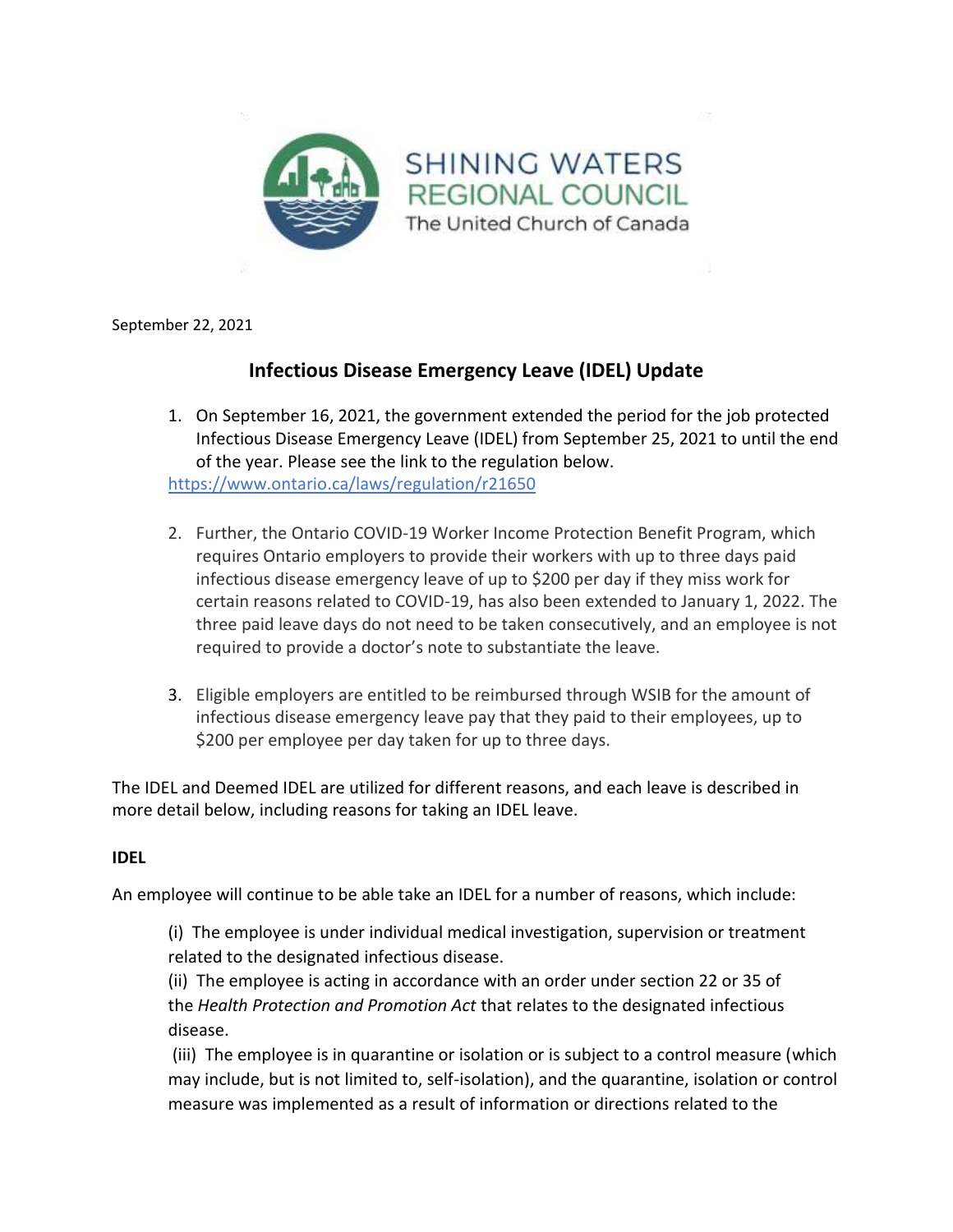designated infectious disease issued to the public, in whole or in part, or to one or more individuals, by a public health official, a qualified health practitioner, Telehealth Ontario, the Government of Ontario, the Government of Canada, a municipal council or a board of health, whether through print, electronic, broadcast or other means.

(iv) The employee is under a direction given by his or her employer in response to a concern of the employer that the employee may expose other individuals in the workplace to the designated infectious disease.

(v) The employee is providing care or support to an individual referred to in subsection (8) because of a matter related to the designated infectious disease that concerns that individual, including, but not limited to, school or day care closures.

(vi) The employee is directly affected by travel restrictions related to the designated infectious disease and, under the circumstances, cannot reasonably be expected to travel back to Ontario.

(vii) Such other reasons as may be prescribed.

## **Deemed IDEL**

- 1. Employees are deemed to be on an unpaid IDEL when their hours have been reduced or eliminated due to COVID-19. Only non-unionized employees can be on deemed IDEL. **Layoff**
- 2. At the end of the deemed IDEL, the Church can transition employees to a temporary layoff in accordance with applicable legislation. Without an expressed contractual right to a temporary layoff, there can be risk in placing employees on a temporary layoff.
- 3. Please see the link to the guide below, which also provides examples for IDEL: [https://www.ontario.ca/document/your-guide-employment-standards-act-0/infectious](https://can01.safelinks.protection.outlook.com/?url=https%3A%2F%2Fwww.ontario.ca%2Fdocument%2Fyour-guide-employment-standards-act-0%2Finfectious-disease-emergency-leave%23%3A~%3Atext%3DSubject%2520to%2520a%2520few%2520exceptions%2Chas%2520temporarily%2520reduced%2520or%2520temporarily&data=04%7C01%7CDHildebrand%40united-church.ca%7C71c17ed219d54c6eee9308d97d1856f0%7Ccf18b5a826784011931215f0f7157574%7C0%7C0%7C637678365749122463%7CUnknown%7CTWFpbGZsb3d8eyJWIjoiMC4wLjAwMDAiLCJQIjoiV2luMzIiLCJBTiI6Ik1haWwiLCJXVCI6Mn0%3D%7C1000&sdata=jKvoW%2FFLSXxjrr6XWywjuaTw8%2FQO8jr19REaM9RoGMg%3D&reserved=0)[disease-emergency](https://can01.safelinks.protection.outlook.com/?url=https%3A%2F%2Fwww.ontario.ca%2Fdocument%2Fyour-guide-employment-standards-act-0%2Finfectious-disease-emergency-leave%23%3A~%3Atext%3DSubject%2520to%2520a%2520few%2520exceptions%2Chas%2520temporarily%2520reduced%2520or%2520temporarily&data=04%7C01%7CDHildebrand%40united-church.ca%7C71c17ed219d54c6eee9308d97d1856f0%7Ccf18b5a826784011931215f0f7157574%7C0%7C0%7C637678365749122463%7CUnknown%7CTWFpbGZsb3d8eyJWIjoiMC4wLjAwMDAiLCJQIjoiV2luMzIiLCJBTiI6Ik1haWwiLCJXVCI6Mn0%3D%7C1000&sdata=jKvoW%2FFLSXxjrr6XWywjuaTw8%2FQO8jr19REaM9RoGMg%3D&reserved=0)[leave#:~:text=Subject%20to%20a%20few%20exceptions,has%20temporarily%20reduce](https://can01.safelinks.protection.outlook.com/?url=https%3A%2F%2Fwww.ontario.ca%2Fdocument%2Fyour-guide-employment-standards-act-0%2Finfectious-disease-emergency-leave%23%3A~%3Atext%3DSubject%2520to%2520a%2520few%2520exceptions%2Chas%2520temporarily%2520reduced%2520or%2520temporarily&data=04%7C01%7CDHildebrand%40united-church.ca%7C71c17ed219d54c6eee9308d97d1856f0%7Ccf18b5a826784011931215f0f7157574%7C0%7C0%7C637678365749122463%7CUnknown%7CTWFpbGZsb3d8eyJWIjoiMC4wLjAwMDAiLCJQIjoiV2luMzIiLCJBTiI6Ik1haWwiLCJXVCI6Mn0%3D%7C1000&sdata=jKvoW%2FFLSXxjrr6XWywjuaTw8%2FQO8jr19REaM9RoGMg%3D&reserved=0) [d%20or%20temporarily](https://can01.safelinks.protection.outlook.com/?url=https%3A%2F%2Fwww.ontario.ca%2Fdocument%2Fyour-guide-employment-standards-act-0%2Finfectious-disease-emergency-leave%23%3A~%3Atext%3DSubject%2520to%2520a%2520few%2520exceptions%2Chas%2520temporarily%2520reduced%2520or%2520temporarily&data=04%7C01%7CDHildebrand%40united-church.ca%7C71c17ed219d54c6eee9308d97d1856f0%7Ccf18b5a826784011931215f0f7157574%7C0%7C0%7C637678365749122463%7CUnknown%7CTWFpbGZsb3d8eyJWIjoiMC4wLjAwMDAiLCJQIjoiV2luMzIiLCJBTiI6Ik1haWwiLCJXVCI6Mn0%3D%7C1000&sdata=jKvoW%2FFLSXxjrr6XWywjuaTw8%2FQO8jr19REaM9RoGMg%3D&reserved=0)

#### **1. Paid infectious disease emergency leave**

The Ontario Government also extended the requirement under the *[Employment Standards Act,](https://can01.safelinks.protection.outlook.com/?url=https%3A%2F%2Fwww.ontario.ca%2Flaws%2Fstatute%2F00e41&data=04%7C01%7CDHildebrand%40united-church.ca%7C71c17ed219d54c6eee9308d97d1856f0%7Ccf18b5a826784011931215f0f7157574%7C0%7C0%7C637678365749132421%7CUnknown%7CTWFpbGZsb3d8eyJWIjoiMC4wLjAwMDAiLCJQIjoiV2luMzIiLCJBTiI6Ik1haWwiLCJXVCI6Mn0%3D%7C1000&sdata=TailelRo685Ra%2B31lKrY7Uq3ieHMVuCTo5iExjk75k4%3D&reserved=0)  [2000](https://can01.safelinks.protection.outlook.com/?url=https%3A%2F%2Fwww.ontario.ca%2Flaws%2Fstatute%2F00e41&data=04%7C01%7CDHildebrand%40united-church.ca%7C71c17ed219d54c6eee9308d97d1856f0%7Ccf18b5a826784011931215f0f7157574%7C0%7C0%7C637678365749132421%7CUnknown%7CTWFpbGZsb3d8eyJWIjoiMC4wLjAwMDAiLCJQIjoiV2luMzIiLCJBTiI6Ik1haWwiLCJXVCI6Mn0%3D%7C1000&sdata=TailelRo685Ra%2B31lKrY7Uq3ieHMVuCTo5iExjk75k4%3D&reserved=0)* (ESA) that employers provide employees with up to three days of paid infectious disease emergency leave because of certain reasons related to COVID-19.

Please note that this entitlement to pay is **in addition** to employees' rights to **unpaid** [infectious](https://can01.safelinks.protection.outlook.com/?url=https%3A%2F%2Fwww.ontario.ca%2Fdocument%2Fyour-guide-employment-standards-act-0%2Finfectious-disease-emergency-leave&data=04%7C01%7CDHildebrand%40united-church.ca%7C71c17ed219d54c6eee9308d97d1856f0%7Ccf18b5a826784011931215f0f7157574%7C0%7C0%7C637678365749132421%7CUnknown%7CTWFpbGZsb3d8eyJWIjoiMC4wLjAwMDAiLCJQIjoiV2luMzIiLCJBTiI6Ik1haWwiLCJXVCI6Mn0%3D%7C1000&sdata=TBYE%2B9B%2FpS1a0TqS53ZI6ndS%2BfG8EX%2FjvblDhUnJiBU%3D&reserved=0)  [disease emergency leave.](https://can01.safelinks.protection.outlook.com/?url=https%3A%2F%2Fwww.ontario.ca%2Fdocument%2Fyour-guide-employment-standards-act-0%2Finfectious-disease-emergency-leave&data=04%7C01%7CDHildebrand%40united-church.ca%7C71c17ed219d54c6eee9308d97d1856f0%7Ccf18b5a826784011931215f0f7157574%7C0%7C0%7C637678365749132421%7CUnknown%7CTWFpbGZsb3d8eyJWIjoiMC4wLjAwMDAiLCJQIjoiV2luMzIiLCJBTiI6Ik1haWwiLCJXVCI6Mn0%3D%7C1000&sdata=TBYE%2B9B%2FpS1a0TqS53ZI6ndS%2BfG8EX%2FjvblDhUnJiBU%3D&reserved=0)

Paid infectious disease emergency leave is available for certain reasons related to COVID-19, including:

- going for a COVID-19 test;
- staying home awaiting the results of a COVID-19 test;
- being sick with COVID-19;